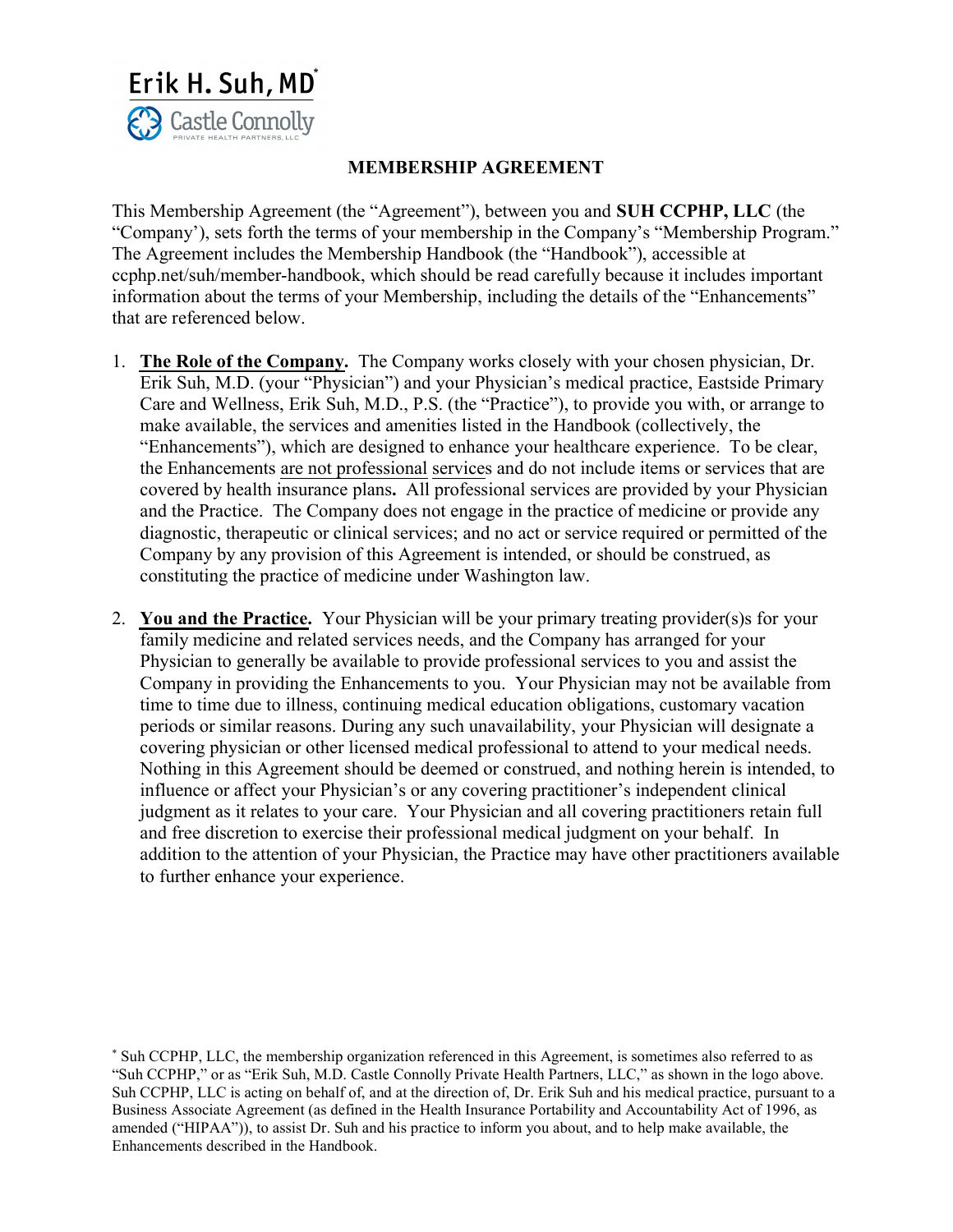3. Membership Fee/Not Covered by Health Insurance. By signing on to this Agreement and becoming a Member, you agree to the terms of this Agreement and you agree to pay the Company the annual Membership Fee set forth below. The Membership Fee pays the Company for providing you the Enhancements. It does not cover or pay for any professional services provided by your Physician or the Practice.

Because all professional services are performed by your Physician and the Practice, the Practice will separately bill you or your health insurance plan for their professional services. The Practice currently participates with several health insurance plans, including Medicare, and where applicable, accepts payment from those plans as payment in full for professional services, subject to applicable deductibles, copayments and coinsurance.

You agree not to submit to your health insurer or health plan any bill, invoice or claim for reimbursement or payment with respect to the Membership Fee. You also agree that this Agreement is a service contract and not a contract of insurance. You acknowledge that you may, however, in your discretion, submit the Membership Fee for reimbursement to any flexible spending account, health reimbursement account, or medical savings account of your employer in which you participate, but that the Company makes no representation that any part of the Membership Fee will qualify to be reimbursed from any such account.

Your annual Membership Fee is \$**\_\_\_\_\_\_\_**. You may pay the Membership Fee in one annual payment, or two (semi-annual) payments, or quarterly, or monthly. Payments can be made to the Company by bank account or credit card. You will select your method and timing of payment in the Payment Information section of this Agreement, below. Certain processing fees, as outlined in the Payment Information section, will apply.

The Company reserves the right to change the Membership Fee at any time, following at least thirty (30) days' advance written notice.

4. Term and Termination. The initial term of this Agreement will begin on the "Effective Date," which is the date on which your Membership Services begin pursuant to this Agreement, as confirmed by the Company following its receipt of a copy of the Agreement executed by you and your Membership Fee; provided that upon the Company's receipt of the executed Agreement and the Membership Fee, the Company retains the option, in its sole discretion, not to confirm the effectiveness of this Agreement (e.g., due to limitations on the number of Members) and to return your Membership Fee payment to you. Unless this Agreement is otherwise terminated as provided herein, the initial term of this Agreement will be for one (1) year, commencing on the Effective Date (the "Initial Year"), and the Agreement will automatically renew for successive one (1) year periods (each, a "Renewal Year"), unless either party notifies the other party in writing, not less than thirty (30) days' prior to the expiration of the Initial Year or a Renewal Year (as applicable) of that party's desire not to renew this Agreement.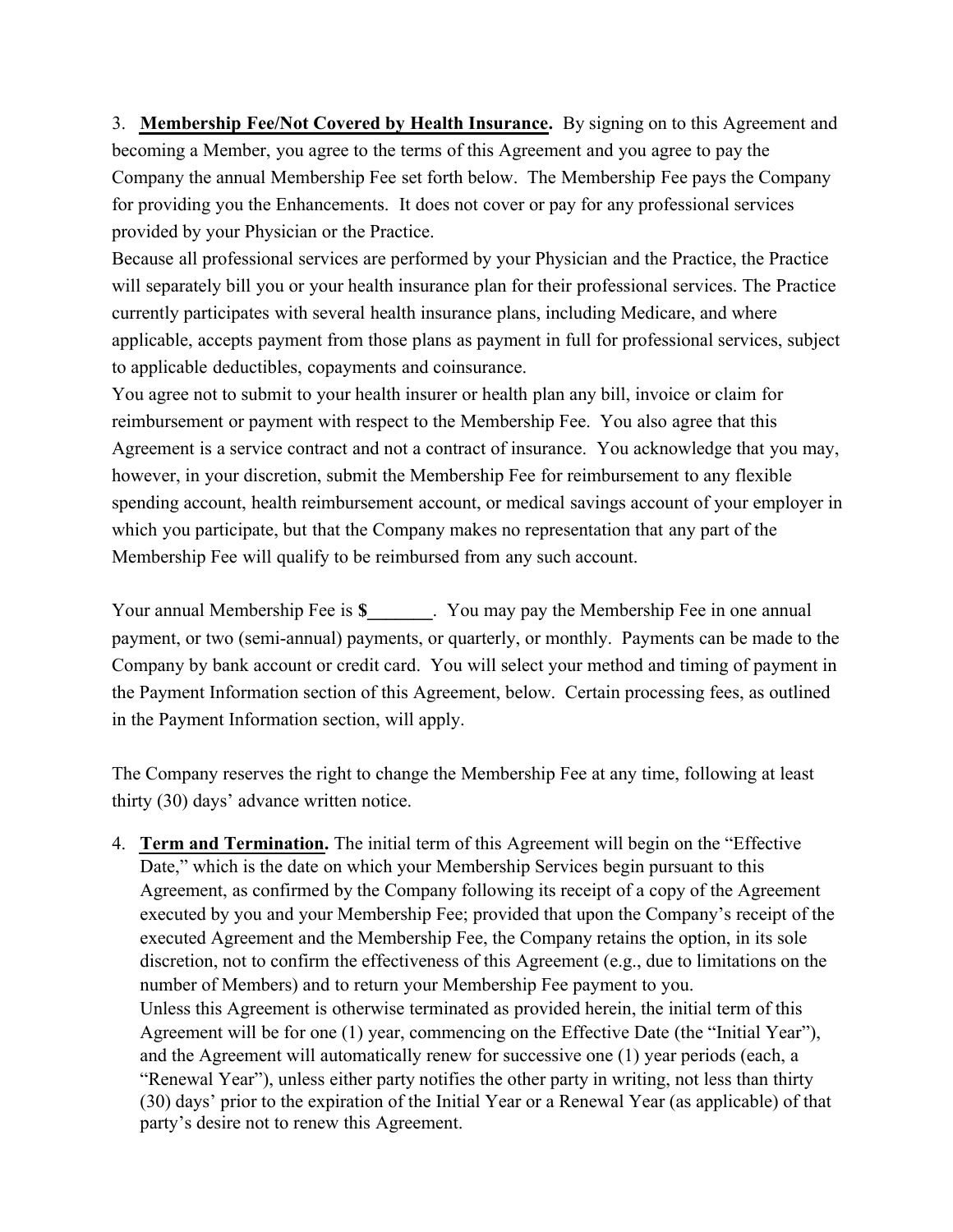Unless the Agreement is sooner terminated, the Company will bill you, or charge your credit card on file, for any Renewal Year before the beginning of that year. You agree to pay the Membership Fee for each Renewal Year (or pay the initial installment for that year, as applicable) within thirty (30) days following invoicing. Failure to pay the invoiced amount in a timely manner may result in termination of this Agreement.

Either party may also terminate this Agreement at any time for any reason upon thirty (30) days' prior written notice to the other party, delivered in the manner set forth in Section 4 of the Additional Terms section of the Handbook. If you terminate this Agreement, you will be refunded the pro-rata portion of any paid portion of your annual Membership Fee, minus an administrative fee of two hundred dollars (\$200) ("Administrative Fee"). Except as provided below, if the Company terminates this Agreement, you will be refunded the pro-rata portion of any paid portion of your annual Membership Fee, and no Administrative Fee will be due. Any pro-rated refund will be based on the number of days remaining in your Membership term (or payment period, as applicable). In the event of your death, this Agreement will immediately terminate. However, in the event that your Physician or your Physician Assistant becomes unavailable for an extended period of time, the Company may seek to identify a replacement provider (at least temporarily) and not terminate this Agreement, in which case you will be entitled to terminate the Agreement and obtain a pro-rated refund as provided above, or continue the Agreement if the Company finds a replacement provider.

The Company will not be considered to be in breach of this Agreement for any failure or any delay in fulfilling its obligations hereunder caused, in whole or in part, directly or indirectly, by fires, natural disasters, strikes, government orders or directives, terrorist activities, or any other circumstance beyond the reasonable control of the Company. In no event will the Company be liable for consequential, incidental or special damages, or any other direct or indirect damages whatsoever regardless of the form of action, even if the Company has been advised or should have been aware of the possibility of such damages. In no event will the Company's liability to you for any claim, whether in contract, tort or any other theory of liability, exceed the Membership Fees paid by you.

[Remainder of Page Intentionally Left Blank]